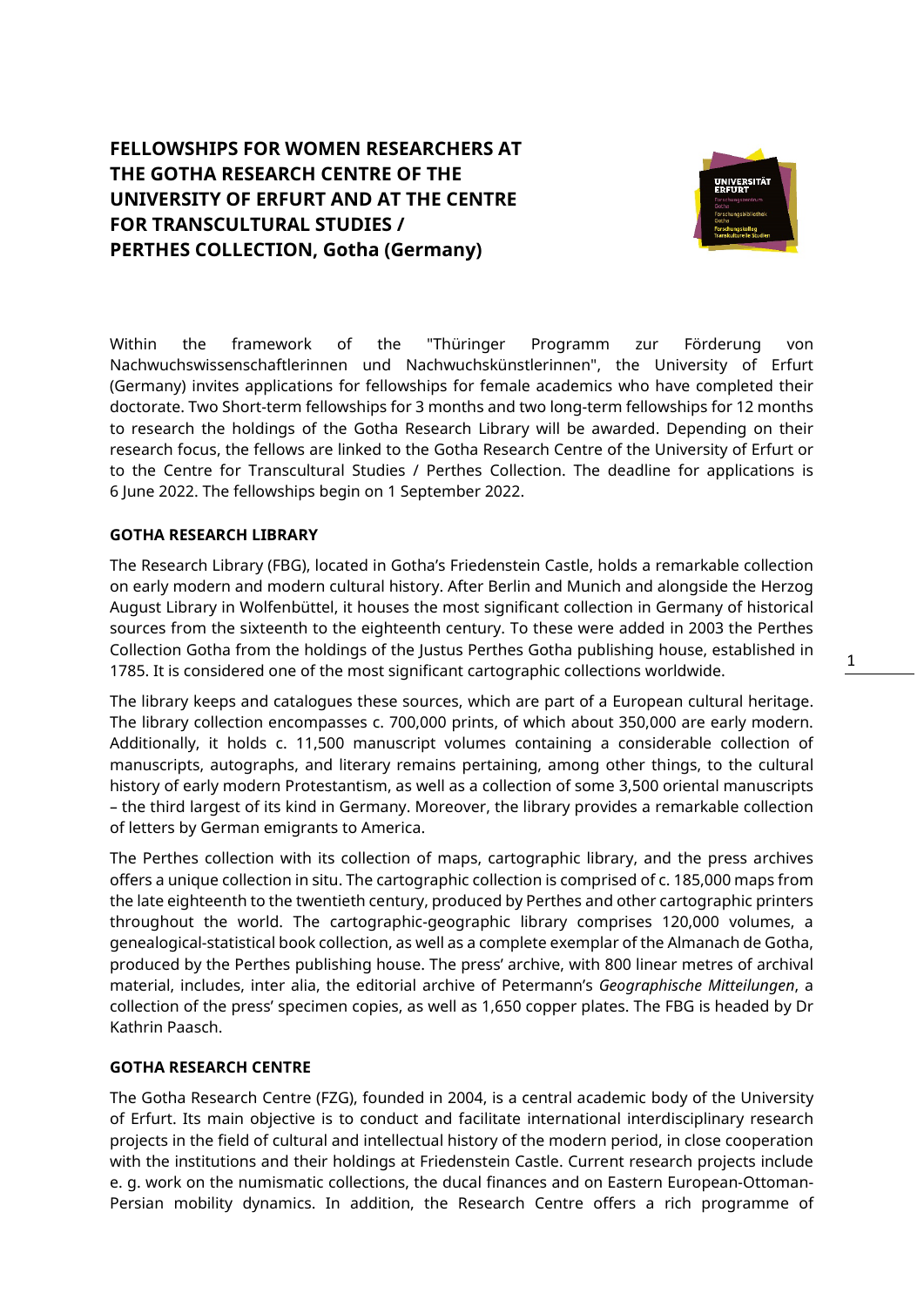(guest)lectures, conferences, and colloquia. Our goal is to serve as a platform where scholars from all over the world can conduct research and discuss their ideas and work in progress in a challenging and congenial atmosphere. The Gotha Research Centre is headed by Prof. Martin Mulsow.

## **CENTRE FOR TRANSCULTURAL STUDIES / PERTHES COLLECTION**

The Centre for Transcultural Studies / Perthes Collection (FKTS/SP), newly established at the beginning of 2021, is also a central academic body of the University of Erfurt. It sees itself as a platform for interdisciplinary research on the historical becoming of today's global world. Its research is oriented towards the Gotha collection contexts since the end of the 18th century and focuses in particular on the Perthes Collection. The centre pursues independent as well as cooperative research projects, among others on the cartography of the oceans and the maps of Africa and Asia. It works closely with national and international scholars and strives for close cooperation with academics from the global south. The FKTS/SP is headed by Prof. Iris Schröder.

## **FUNDING PROFILE AND REQUIREMENTS**

The programme aims at promoting academic research through the use of the resources of the Research Library Gotha and of the associated historic collection of the Justus Perthes Gotha Publishing House. Its academic orientation intends to carry on the universal spirit of the library itself and its diverse resources. In this sense, the programme has an open thematic and disciplinary character. The holdings of the Thuringian State Archive of Gotha, which is located in the Perthes-Forum, as well as collections held by the museums of the Schloss Friedenstein Foundation can be included in the research project, too.

The short-term fellowship (3 months) is aimed at excellent young academics with a doctorate who wish to start a new research project or continue or complete a work already begun and use the above-mentioned holdings for this purpose. The doctorate or PhD thesis should not date back more than four years (starting with date of issue of certificate/maternity leave and parental leave are taken into account). At the time of the start of the fellowship, the applicant must provide evidence of having successfully passed the examinations within the framework of the doctoral procedure.

The initialisation fellowship (12 months) is aimed at excellent young researchers who, after completing their doctorate, wish to submit a proposal for third-party funding to carry out an independently conducted research project based on the Gotha holdings. The research project is expected to be linked to the University of Erfurt. The doctorate or PhD thesis should not date back more than four years (starting with date of issue of certificate/maternity leave and parental leave are taken into account). At the time of the start of the fellowship, the applicant must provide evidence of having successfully passed the examinations within the framework of the doctoral procedure. The applicants should already have distinguished themselves with academic achievements and be striving for an academic career as well as independently conceiving a thirdparty funded project or be significantly involved in an application for a larger third-party funding at the University of Erfurt.

The grant is 2,000 EUR per month. In addition, a family allowance of 300 EUR is granted for the first child and of 150 EUR for each additional child. The fellowship will start on 1 September 2022. Regular presence in Gotha and active networking with local academics are required.

## **APPLICATION**

The following documents must be submitted with the application for a fellowship:

1. a covering letter (max. 2 pages), which takes into account the following points: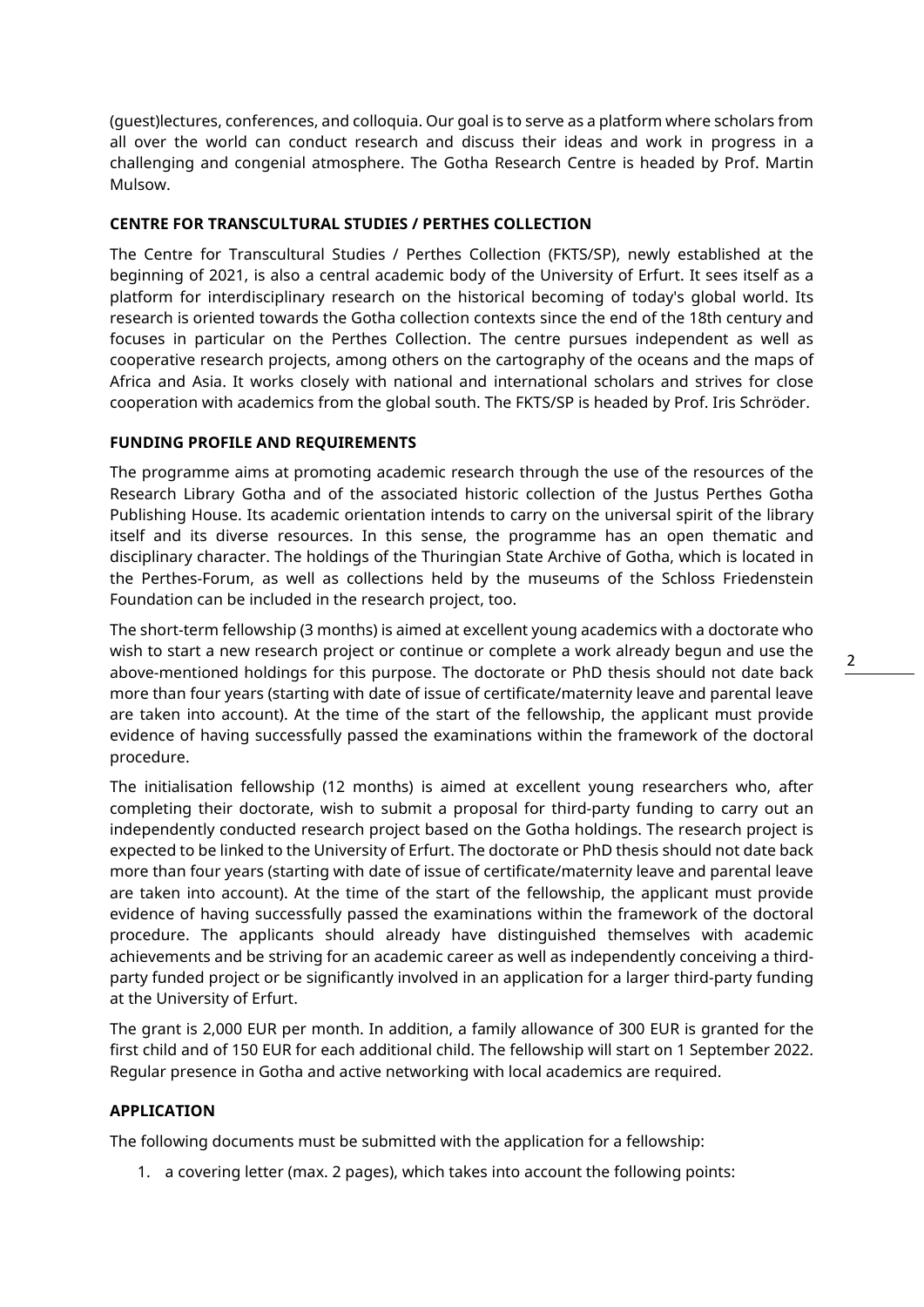- Information on the connection of the project to the Gotha Research Campus of the University of Erfurt,
- Information on how the project contributes to the further development of the applicant's own academic career,
- If deemed relevant for the application (voluntary information): Special features of the applicant's own life situation (disabilities, chronic illness, family circumstances, voluntary work, social criteria),
- 2. a curriculum vitae in table form,
- 3. an exposé on the research project with detailed information on the implementation of the project as well as on any planned application for third-party funding (max. 5 pages),
- 4. a work plan and time schedule for the funding period of 3 or 12 months,
- 5. a list of publications, if applicable,
- 6. relevant certificates (Master's/Magister's/Diploma certificate and doctoral certificate or a written confirmation from the dean's office of admission to the doctorate (opening of the examination procedure)),
- 7. signed consent to the processing of personal data [\(PDF here\).](https://www.uni-erfurt.de/fileadmin/einrichtung/forschungszentrum-gotha/Ausschreibungen/Einwilligung_Datenverarbeitung_Stipendien_FZG.pdf)

A current letter of recommendation from a university teacher, which proves the quality of the research project, is to be submitted by the reviewer himself/herself by e-mail to the Gotha Research Centre at the e-mail address indicated below by 6 June 2022.

The application documents must be submitted in full and in one single PDF file (max. 5 MB) with a table of contents and the documents (items 1-7) in the above order by e-mail to: [forschungszentrum.gotha@uni-erfurt.de.](mailto:forschungszentrum.gotha@uni-erfurt.de) 

Applications can be submitted in German or English **until 6 June 2022**, quoting the keyword "Kurzzeitstipendium / Initialisierungsstipendium am Forschungscampus Gotha der Universität Erfurt". The fellowships are decided upon on the basis of the written applications. Applications can also be submitted in encrypted form. Information on this can be found below.

#### **NOTES ON THE LEGAL BASIS AND DATA PROTECTION**

The basis for the awarding of fellowships is the University of Erfurt's statutes on the awarding of fellowships: [https://www.uni-erfurt.de/universitaet/beratung](https://www.uni-erfurt.de/universitaet/beratung-service/hochschulrecht/satzungsrecht/-verwaltungsvorschriften-der-universitaet-erfurt/stipendium)[service/hochschulrecht/satzungsrecht/-verwaltungsvorschriften-der-universitaet-](https://www.uni-erfurt.de/universitaet/beratung-service/hochschulrecht/satzungsrecht/-verwaltungsvorschriften-der-universitaet-erfurt/stipendium)

[erfurt/stipendium.](https://www.uni-erfurt.de/universitaet/beratung-service/hochschulrecht/satzungsrecht/-verwaltungsvorschriften-der-universitaet-erfurt/stipendium) The University of Erfurt's mail system generally works with transport encryption. Please ensure that you also use transport encryption when sending e-mails. If you would also like to encrypt the content of your e-mail, please use the e-mail address bewerbung@uni-erfurt.de instead of the above e-mail address. For this e-mail address, you will find the certificate with the key for sending the encrypted e-mail at https://www.unierfurt.de/universitaet/arbeiten-an-der-universitaet/stellenausschreibungen. If you do not make use of the option of encryption via certificate, no encryption of the content of your e-mail can be guaranteed. When submitting your application documents in electronic form, you are deemed to have given your consent to check the e-mail and its attachments for harmful codes, viruses and spam, to temporarily store the necessary data and to conduct further correspondence (unencrypted) by e-mail. By submitting your application, you also consent to the further processing of your personal data within the scope of and for the purpose of the application procedure. This consent can be revoked at any time in writing or electronically without giving reasons. Please note that revocation of consent may mean that the application can no longer be considered in the current procedure. For further information on data protection in accordance with Article 13 of the EU Data Protection Regulation (EU-DSGVO), please refer to the information